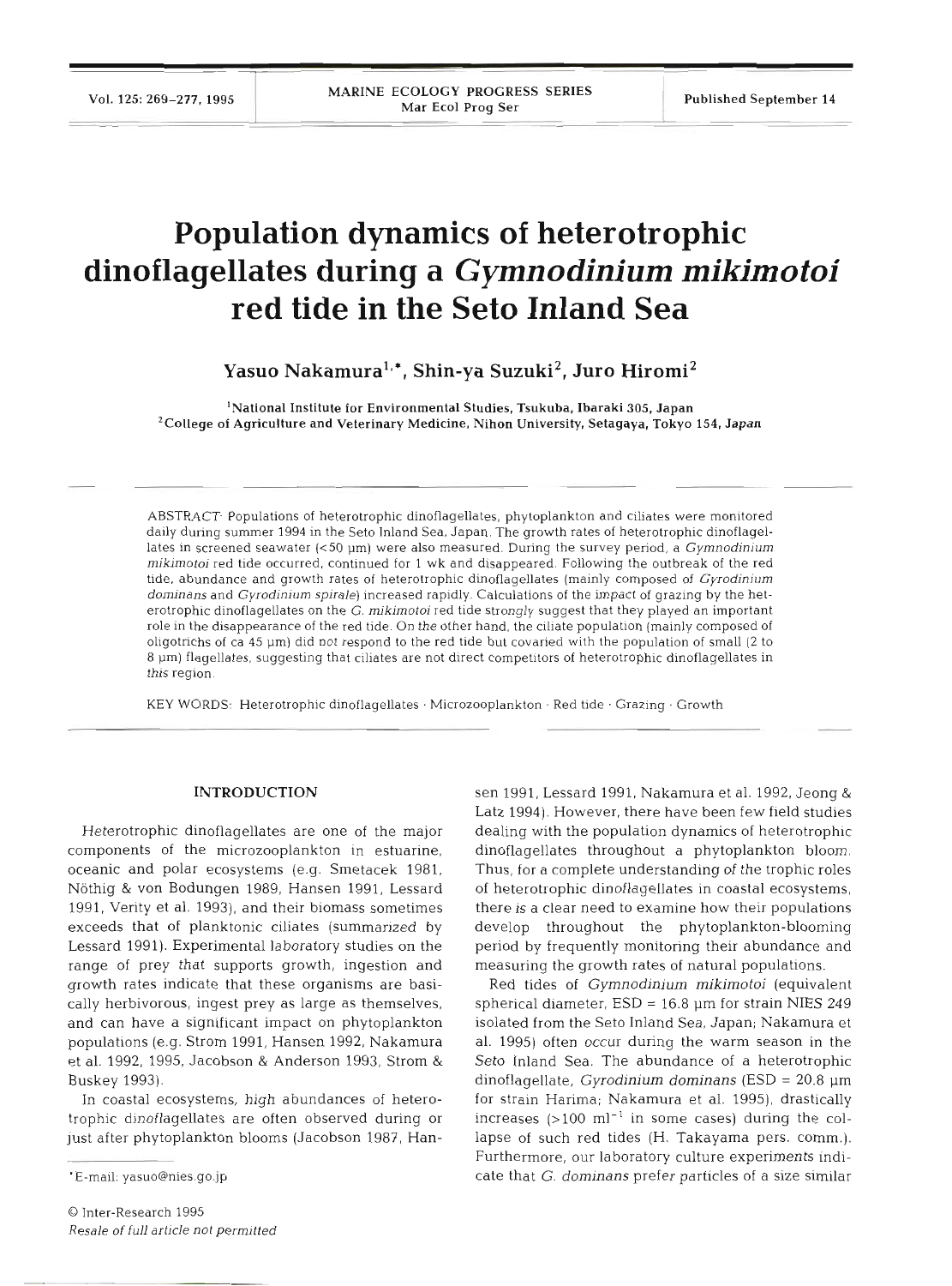to that of G. mikimotoi cells and these grazers can play a significant role in the collapse of  $G$ . mikimotoi red tides (Nakamura et al. 1995). Therefore, the abundance of heterotrophic dinoflagellates, with special reference to G. dominans, was monitored, along with those of ciliates (a potential competitor of heterotrophic dinoflagellates), phytoplankton in various taxa (see Table 1), bacteria, and heterotrophic nanoflagellates (HNF), throughout the outbreak period of a G. mikinotoi red tide in the Seto Inland Sea. We also measured the growth rates of natural populations of heterotrophic dinoflagellates using a size fractionation approach. In the present paper we describe the results obtained in the field survey and field experiments designed to clarify the trophic roles of heterotrophic dinoflagellates in eutrophic coastal ecosystems.

## **MATERIALS AND METHODS**

**Field observations.** In summer 1994 (15 July to 8 August), field surveys were conducted at Stn B (34" 35' N, 134" 30' E, 21 m depth; see Nakamura et al. 1993) around the Ie-shima Islands in the Seto Inland Sea. Temperature, salinity, dissolved oxygen, nutrients and chlorophyll a (chl a) were monitored daily. Analytical procedures and the results of these analyses will be summarized elsewhere (Ichimi et al. unpubl.). Samples for plankton enumeration were taken daily (06:20 to 07:30 h) from depths of 0 and 10 m using a Van Dorntype bottle. The samples (80 ml) were fixed immediately with glutaraldehyde (EM-grade, final conc. 1 %), stored at 5'C for 1 h and stained with DAPI (final conc. 1 µg ml<sup>-1</sup>; Porter & Feig 1980). Then subsamples of 3 or 20 m1 were concentrated onto 0.2 or 0.8 pm pore size black Nuclepore filters under low (<100 mm Hg) vacuum. These filters were observed with Nikon epifluorescence microscopes equipped with Hg 100 W lamps and the appropriate exciter/barrier filter sets for UV (330 to 380 nm) and blue (450 to 490 nm) excitation. Conditions for enumeration of each plankton category are summarized in Table 1 Autotrophic and heterotrophic cells were identified by the presence or absence of autofluorescent chloroplasts. Dinoflagellates were distinguished from other flagellates based upon morphology and structure of the nucleus, especially the unique condensed chromosomes visible with DAPI staining, and cell morphology (cf. Verity et al. 1993). Since we were especially interested in the dynamics of Gyrodinium dominans, G. dominans-like particles (GDLP) were enumerated separately from other heterotrophic dinoflagellates based on cell size and

Table 1. Planktonic taxa enumerated and conditions for enumeration. V. volume of sample filtered; Mag: magnification. A: autotrophic; H: heterotrophic; M: mixotrophic. K: number of fields observed; DL: detection limit. GDLP: Gyrodinium dominans-like particles

| Length $(\mu m)$                                                    | $V$ (ml) | Mag  | A/H/M                                          | Field $(\mu m)$<br>Category                                                                                                                                            |                                                                        | K                                             | $DL (ml^{-1})$                                                                                                                                         |
|---------------------------------------------------------------------|----------|------|------------------------------------------------|------------------------------------------------------------------------------------------------------------------------------------------------------------------------|------------------------------------------------------------------------|-----------------------------------------------|--------------------------------------------------------------------------------------------------------------------------------------------------------|
| $0.2 - 2$                                                           | 3        | 1250 | А<br>А<br>$H_{\rm}$                            | $80 \times 80$<br>Picocyanobacteria<br>$80 \times 80$<br>Eukaryotic picoalgae<br>$8 \times 80$<br>Bacteria                                                             |                                                                        | 20<br>30<br>20                                | $7 \times 10^2$<br>$7 \times 10^2$<br>$7 \times 10^3$                                                                                                  |
| $2 - 8$                                                             | 20       | 1250 | А<br>H                                         | Nanoplankton<br>Nanoflagellates                                                                                                                                        | $80 \times 80$<br>$80 \times 80$                                       | 40<br>40                                      | $5 \times 10^{1}$<br>$5 \times 10^1$                                                                                                                   |
| $8 - 20$                                                            | 20       | 500  | А<br>H<br>H                                    | $200 \times 200$<br>Nanoflagellates<br>$200 \times 200$<br>Dinoflagellates<br>$200 \times 200$<br>Ciliates                                                             |                                                                        | 200<br>200<br>200                             | $2 \times 10^{0}$<br>$2 \times 10^{0}$<br>$2 \times 10^{0}$                                                                                            |
| $16 - 40$                                                           | 20       | 250  | H                                              | <b>GDLP</b>                                                                                                                                                            | $400 \times 400$                                                       | 200                                           | $4 \times 10^{-1}$                                                                                                                                     |
| $20 - 40$                                                           | 20       | 200  | А<br>А<br>А<br>А<br>А                          | Naked dinoflagellates<br>Thecate dinoflagellates<br>Naked flagellates <sup>a</sup><br>Silicoflagellates<br>Mesodinium rubrum                                           | 970 ∅<br>970 ∅<br>$970\varnothing$<br>970 Ø<br>970 ∅                   | 100<br>100<br>100<br>100<br>100               | $2\times10^{-1}$<br>$2 \times 10^{-1}$<br>$2 \times 10^{-1}$<br>$2 \times 10^{-1}$<br>$2\times10^{-1}$                                                 |
|                                                                     |          | 250  | H<br>H<br>M/H                                  | Naked dinoflagellates <sup>b</sup><br>Thecate dinoflagellates<br>Naked ciliates                                                                                        | $400 \times 400$<br>$400 \times 400$<br>$400 \times 400$               | 200<br>200<br>200                             | $4 \times 10^{-1}$<br>$4 \times 10^{-1}$<br>$4 \times 10^{-1}$                                                                                         |
| $40 - 200$                                                          | 20       | 200  | А<br>А<br>$\overline{A}$<br>H<br>H<br>M/H<br>Н | Naked dinoflagellates<br>Thecate dinoflagellates<br>Naked flagellates <sup>a</sup><br>Naked dinoflagellates<br>Thecate dinoflagellates<br>Naked ciliates<br>Tintinnids | 970 ∅<br>$970\varnothing$<br>970 ∅<br>970 ∅<br>970 ∅<br>970 Ø<br>970 ∅ | 100<br>100<br>100<br>130<br>130<br>130<br>130 | $2 \times 10^{-1}$<br>$2 \times 10^{-1}$<br>$2 \times 10^{-1}$<br>$1 \times 10^{-1}$<br>$1 \times 10^{-1}$<br>$1 \times 10^{-1}$<br>$1 \times 10^{-1}$ |
| <sup>a</sup> Excluding dinoflagellates; <sup>b</sup> excluding GDLP |          |      |                                                |                                                                                                                                                                        |                                                                        |                                               |                                                                                                                                                        |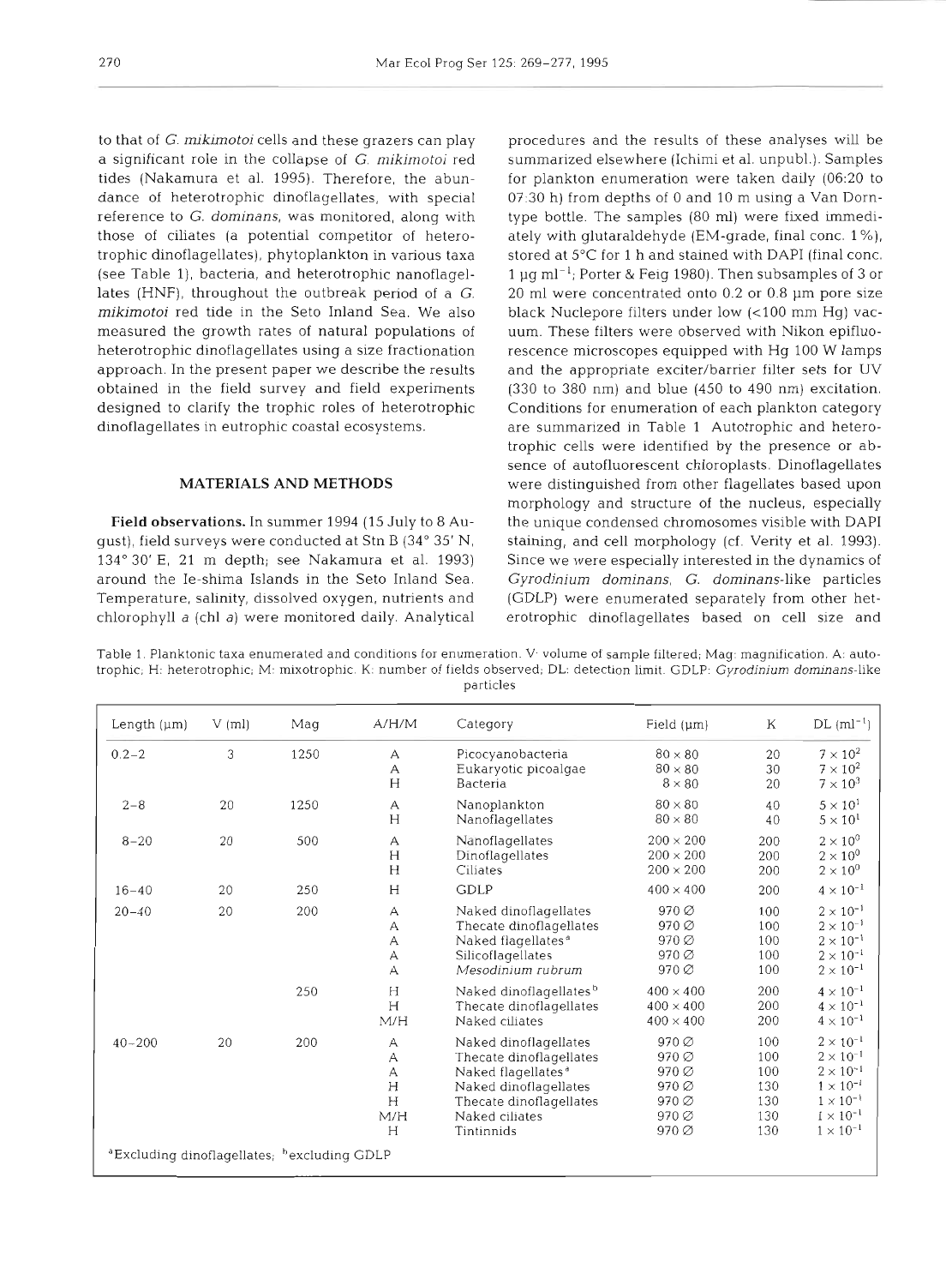shape. Ciliates were distinguished from other protozoa by shape, the presence of cilia, and the presence of multiple dimorphic nuclei (cf. Sherr et al. 1986). The autotrophic ciliate *Mesodinium rubrum* was counted separately. Counting was carried out on the same day the samples were collected. Since species identification of naked heterotrophic dinoflagellates is difficult by observation of fixed and stained cells under epifluorescent microscopes, live samples (usually 0.5 m1 **<sup>X</sup>** 3 per sample) were also observed with an inverted microscope (including epifluorescence optics) to identify the dominant species of heterotrophic dinoflagellates. The abundance of *Gymnodinium mikimotoi* after 24 July in samples from depths of 0, 5, 10, 15 and 19 m was enumerated by observing 1 m1 of each live sample under a light microscope.

**Growth experiments.** Microzooplankton growth experiments with seawater prescreened through a 50 pm sieve were conducted 9 times. Seawater was collected from 0, 5 or 10 m (depending on sampling date; see Table 3) in the morning during routine sampling, poured into a 2 1 polypropylene bottle, and returned to our field laboratory within 15 min of sampling. The samples were stored for 1 h in an incubator (25°C, ca 25  $\mu$ E m<sup>-2</sup> s<sup>-1</sup> illumination) and filtered through a 50 pm sieve. Then 500 m1 of filtrate was dispensed into each of 2 pre-sterilized 1 1 Erlenmeyer flasks which had been rinsed several times with the filtrates. Those flasks were incubated for ca 24 h under the conditions described above with a 12 h light:12 h dark cycle. For plankton enumeration, an initial sample (80 ml) was taken from the <50 µm filtrate and final samples were taken from each flask at the end of incubation. These samples were fixed, stained and enumerated for each plankton taxon (Table 1). Samples were also taken for identification of the dominant heterotrophic dinoflagellates (see 'Field observations'). The filtration process eliminated the metazooplanktons effectively and did not seem to cause any damage to fragile species such as *Gymnodinium mikimotoi* and *Gyrodinium dominans* as was confirmed by the observations of live and stained samples under microscopes. Growth rates were calculated for each taxon for which the total counts in the initial sample exceeded 10. These growth rates were calculated by  $\mu = \ln(N_f/N_i)/T_c$ where  $N_i$  and  $N_f$  are the initial and final concentrations and  $T$  is the incubation time.

### **RESULTS**

The weather was sunny, calm and very hot throughout the survey period, except from 24 to 26 July when strong wind due to a typhoon blew continuously and some precipitation was recorded. Surface water temperatures (Fig. 1) were 2 to 3°C higher than those recorded during previous years (cf. Nakamura & Umemori 1991, Nakamura et al. 1993). Salinity ranged from  $31.9$  to  $32.3\%$  at the surface and from  $32.4$  to 33.1  $\%$  at 20 m. Nitrate concentrations  $(S_{NO<sub>3</sub>})$  at the surface were very low  $( $0.1 \mu M$ )$  as was the case during previous years when the water column was thermally stratified.  $S_{NO<sub>2</sub>}$  at 10 m never exceeded 1  $\mu$ M and this was very unusual for this area during summer (cf. Nakamura & Umemori 1991, Nakamura et al. 1993). Although enumerations were not conducted, diatoms *(Chaetoceros* spp.) were abundant from 15 to 24 July. Their abundance seemed to decrease and the red autofluorescence from their chloroplasts weakened towards 24 July. The abundance of naked autotrophic dinoflagellates (NAD) from 20 to 40 pm in size (mainly composed of *Gymnodinium mikimotoi)* was less than  $10 \text{ ml}^{-1}$  until 24 July (Fig. 2). However, on 22 July the seawater in a small fishing port (ca 5 m depth, 2 ha area, about 2 km from Stn B) was discolored by *G.*   $mikimotoi$  (1500 ml<sup>-1</sup>). On 25 July, the abundance of *G*. *mikimotoi* exceeded 10 ml-' at depths between 5 and 15 m, reaching a maximum (30 ml $^{-1}$ ) at 15 m. On 26 July, a G. *mikimotoi* red tide occurred suddenly. The abundance of NAD with sizes of 20 to 40 µm (average



Fig. 1. Temporal changes in water temperature in the Seto Inland Sea, Japan, 1994 (0) 0 m; **(m)** 10 m; **(A)** 15 m; (A) 20 m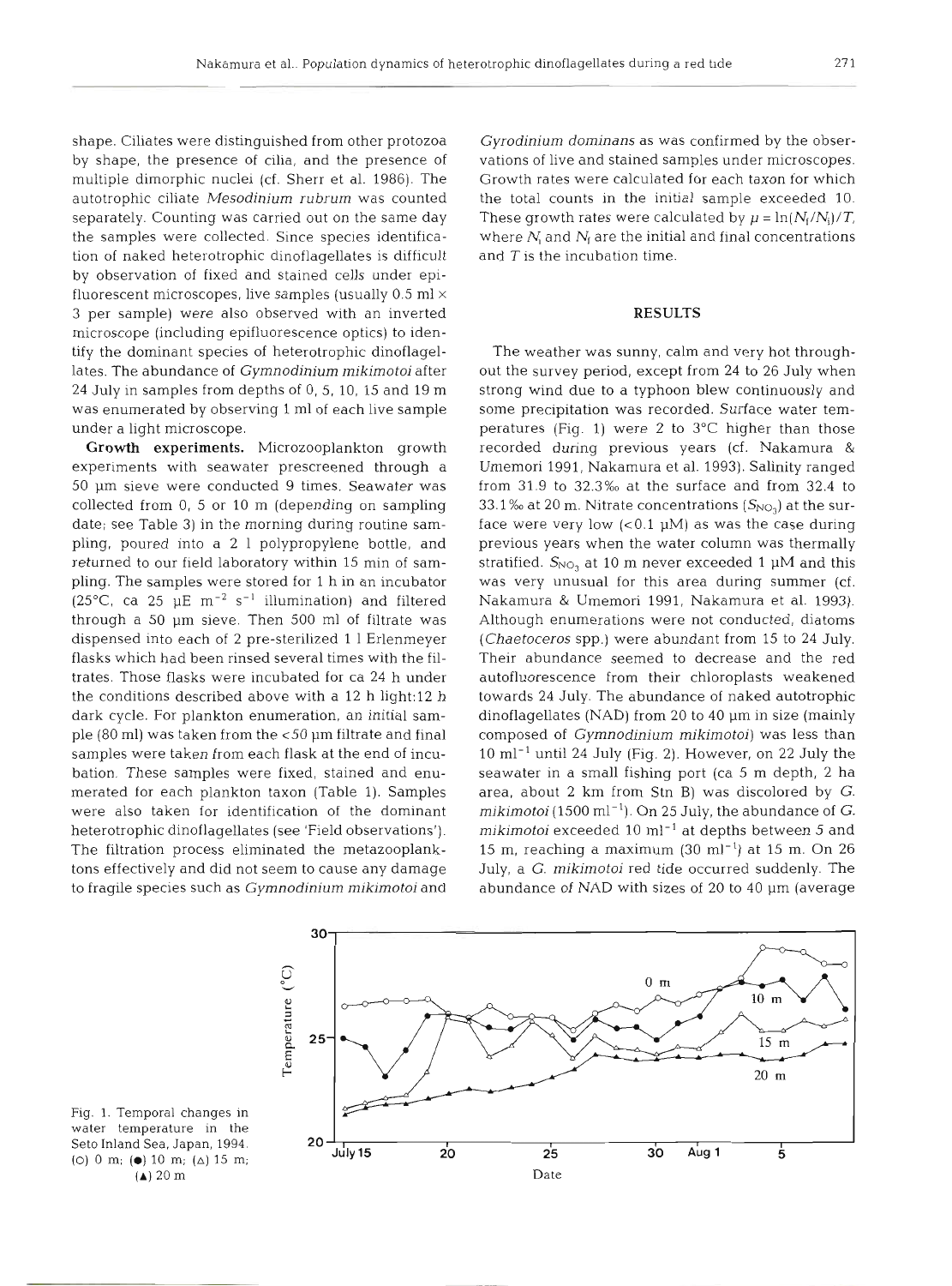of the values for 0 and 10 m) was 250 to 320 ml<sup>-1</sup> from During the first half of the outbreak (26 to 28 July), G. 26 July to 1 August, decreased suddenly on 2 August, *mikimotoi* seemed active: the cells showed bright and returned to a 'normal' level by 7 August (Fig. 2). autofluorescence and were most abundant near the

|                                                                     | Size $(\mu m)$ | Abundance $(ml^{-1})$         |                       |  |
|---------------------------------------------------------------------|----------------|-------------------------------|-----------------------|--|
|                                                                     |                | Range                         | Average               |  |
| Autotrophs                                                          |                |                               |                       |  |
| Picocyanobacteria                                                   | $0.2 - 2$      | $(0.3-2.2) \times 10^5$       | $1.0 \times 10^{5}$   |  |
| Eukaryotic picoalgae                                                | $0.2 - 2$      | $(0.5-18) \times 10^3$        | $4.0 \times 10^{3}$   |  |
| Nanoplankton                                                        | $2 - 8$        | $(1.0-4.1) \times 10^3$       | $2.2 \times 10^{3}$   |  |
| Nanoflagellates                                                     | $8 - 20$       | $(2.1 - 19) \times 10^{1}$    | $6.9 \times 10^{1}$   |  |
| Naked dinoflagellates                                               | $20 - 40$      | $(0.1 - 45) \times 10^{1}$    | $8.9 \times 10^{1}$   |  |
| Thecate dinoflagellates                                             | $20 - 40$      | $(< 0.2 - 5.6) \times 10^{0}$ | $1.0 \times 10^{0}$   |  |
| Naked flagellates <sup>a</sup>                                      | $20 - 40$      | $(<0.2-2.5) \times 10^{0}$    | $0.9 \times 10^{0}$   |  |
| Silicoflagellates                                                   | $20 - 40$      | $(<0.2-0.4) \times 10^{0}$    | $0.2 \times 10^{0}$   |  |
| Mesodinium rubrum                                                   | >20            | $(< 0.2 - 1.2) \times 10^{0}$ | $0.3 \times 10^{0}$   |  |
| Naked dinoflagellates                                               | $40 - 200$     | $(< 0.2 - 1.1) \times 10^{0}$ | $0.2 \times 10^{0}$   |  |
| Thecate dinoflagellates                                             | $40 - 200$     | $(<0.2-2.1) \times 10^{0}$    | $0.6 \times 10^{0}$   |  |
| Naked flagellates <sup>®</sup>                                      | $40 - 200$     | $(<0.2-1.1) \times 10^{0}$    | $0.4 \times 10^{0}$   |  |
| Heterotrophs                                                        |                |                               |                       |  |
| Bacteria                                                            | $0.2 - 2$      | $(2.1 - 4.3) \times 10^{6}$   | $3.0 \times 10^{6}$   |  |
| Nanoflagellates                                                     | $2 - 8$        | $(0.4-5.8) \times 10^3$       | $2.1 \times 10^{3}$   |  |
| Dinoflagellates <sup>b</sup>                                        | $8 - 20$       | $(0.3-4.1) \times 10^{1}$     | $1.7 \times 10^{1}$   |  |
| Ciliates                                                            | $8 - 20$       | $(<2-10) \times 10^{0}$       | $2.2 \times 10^{0}$   |  |
| <b>GDLP</b>                                                         | $16 - 40$      | $(0.04 - 3.1) \times 10^{1}$  | $1.1 \times 10^{1}$   |  |
| Naked dinoflagellates <sup>b</sup>                                  | $20 - 40$      | $(< 0.4 - 6.0) \times 10^{0}$ | $2.9 \times 10^{0}$   |  |
| Thecate dinoflagellates                                             | $20 - 40$      | $(<0.4-2.0) \times 10^{0}$    | $< 0.4 \times 10^{0}$ |  |
| Naked ciliates                                                      | $20 - 40$      | $(<0.4-9.8) \times 10^{0}$    | $1.5 \times 10^{0}$   |  |
| Naked dinoflagellates                                               | $40 - 200$     | $(0.2 - 9.2) \times 10^{0}$   | $2.3 \times 10^{0}$   |  |
| Thecate dinoflagellates                                             | $40 - 200$     | $(< 0.1 - 1.0) \times 10^{0}$ | $0.2 \times 10^{0}$   |  |
| Naked ciliates                                                      | $40 - 200$     | $(0.1-2.1) \times 10^{0}$     | $0.9 \times 10^{0}$   |  |
| Tintinnids                                                          | >40            | $(< 0.1 - 0.2) \times 10^{0}$ | $< 0.1 \times 10^{0}$ |  |
| <sup>a</sup> Excluding dinoflagellates; <sup>b</sup> excluding GDLP |                |                               |                       |  |

Fig. 2. Temporal changes in the abundance of **(e)** naked autotrophic dinoflagellates (NAD; 20 to 40 **pm)** and (0) picocyanobacteria; averages of values for 0 and 10 m

surface (0 to 5 m) in the morning. Further-Table 2. Abundance of planktonic taxa. GDLP: Gyrodinium dominans- more, a dense accumulation of G. mikimotoi like particles at the surface was observed around noon (ca  $2000 \text{ ml}^{-1}$ ; Ichimi et al. unpubl.). In contrast, from 29 July to 1 August, the autofluorescence weakened, the layer of maximum abundance in the morning shifted to 10 m and accumulation at the surface around noon was not observed.

> The temporal changes in the abundances of autotrophic plankton taxa (Table 2) exhibited no systematic trends except those for picocyanobacteria and NAD (20 to 40 µm). The abundance of picocyanobacteria decreased gradually from 15 to 28 July, then increased rapidly, reaching a maximum (2 **<sup>X</sup>**  $10^5$  ml<sup>-1</sup>) on 2 and 3 August, and then decreased again (Fig. 2). It should also be noted that the abundance of picocyanobacteria in 1994 was about 1 order of magnitude higher than that observed during previous years (cf. Nakamura et al. 1993).

> Coupled with the outbreak of the red tide, chl a increased rapidly and reached a peak on 28 July (Fig. 3). Then it decreased sharply from 28 to 31 July while **Gymnodinium** *mikimotoi* was still abundant (cf. Fig. 2). This was probably due to the decrease in chl a per G. *mikimotoi* cell as confirmed by the epifluorescent microscope observations (see 'Materials and methods'). The abundances of

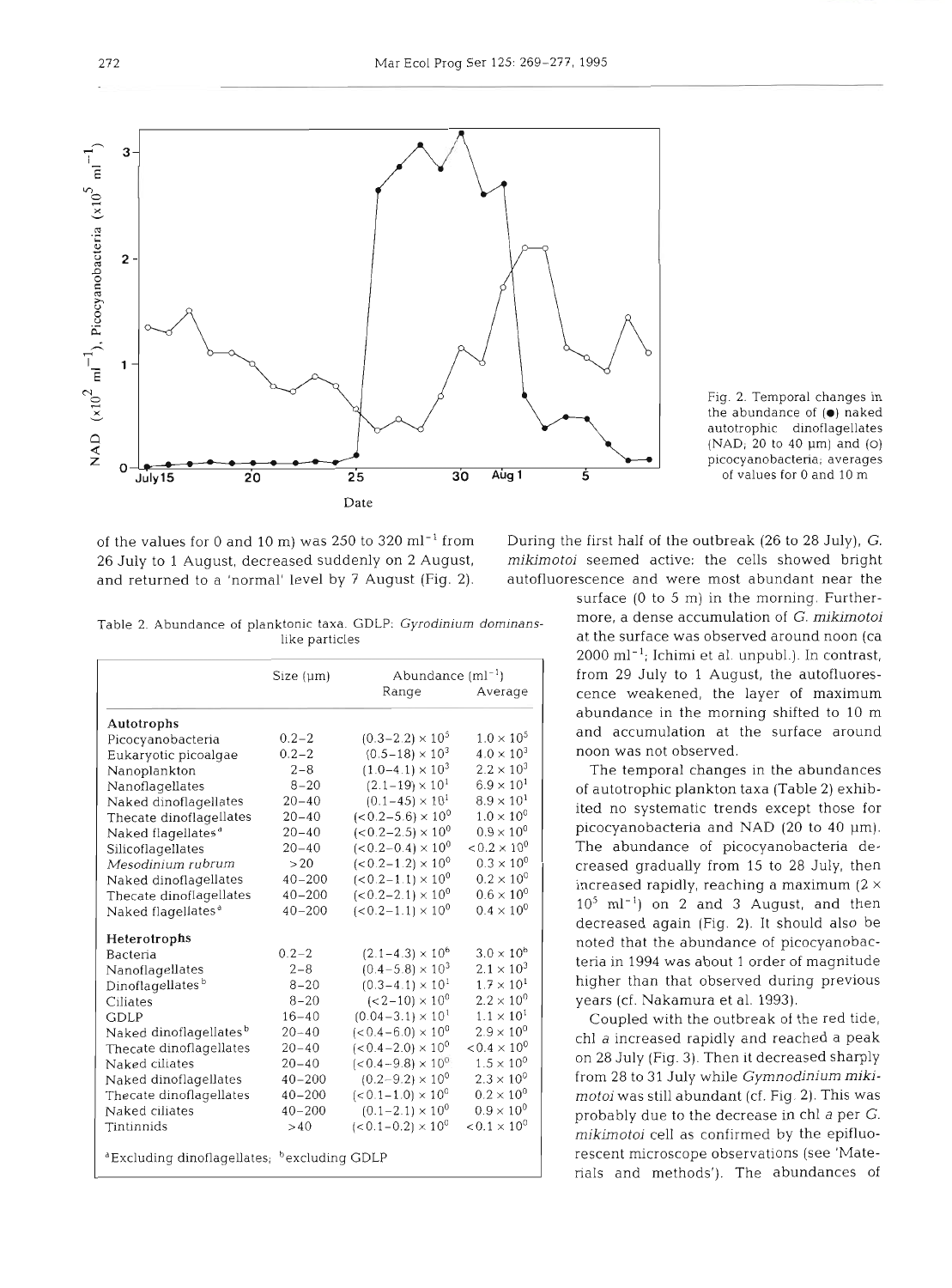

bacteria and heterotrophic nanoflagellates (HNF) with sizes of **2** to 8 pm increased following the bloom (Fig. 3), suggesting strong coupling between phytoplankton (excreted organic materials) and bacteria and HNF (Nakamura et al. 1994).

GDLP and naked heterotrophic dinoflagellates (NHD) larger than 40 µm responded dramatically to the bloom (Fig. 4). The abundance of GDLP was less than 5 ml<sup>-1</sup> before the outbreak of *Gymnodinium mikimotoi* (except on *18* and 25 July). GDLP abundance started to increase 1 or 2 d after the outbreak and sustained high values  $(>10 \text{ ml}^{-1})$  from 29 July (middle of the red tide period) to **7** August (5 d after the disappearance of the red tide). Observations of the live samples confirmed the propagation of **Gyrodinium domi**nans following the start of the red tide. The abundance



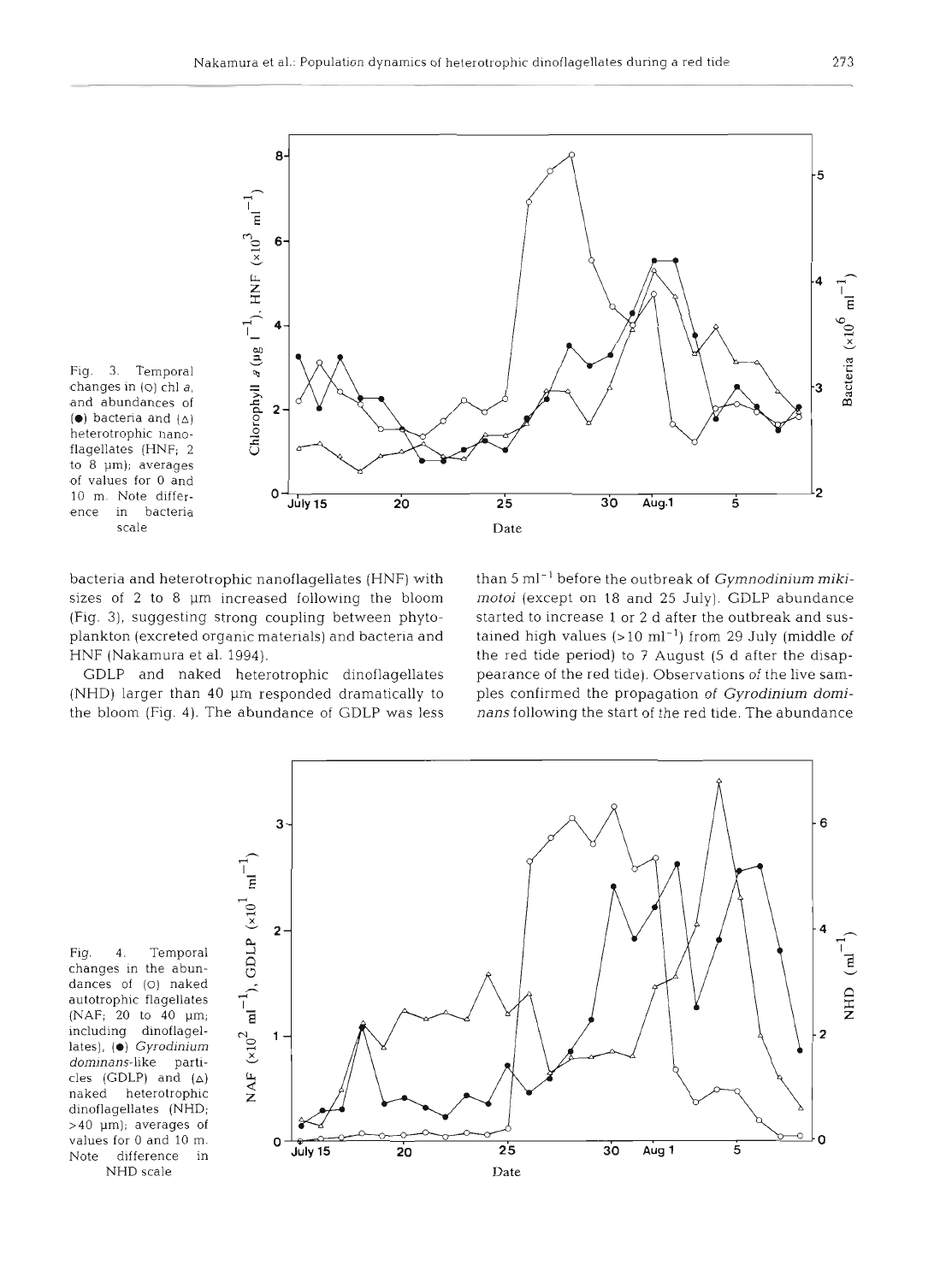



of NHD  $(>40 \mu m)$  before the outbreak was relatively constant (2.4 to 3.2  $ml^{-1}$  from 18 to 25 July). It then decreased on 27 July, remained constant  $(1.5 \text{ ml}^{-1})$ until **31** July (the latter half of the red tide), increased rapidly to reach a maximum  $(6.8 \text{ ml}^{-1})$  on 4 August, and finally decreas-ed sharply. Observations of live samples indicate a species succession among the NHD  $(>40 \mu m)$  population. Until 30 July, the dominant species was *Gyrodinium fusiforme* and/or *Nematodinium armatum* and *Gyrodinium spirale* comprised < % of the total NHD (>40 µm) cell number. After 1 August, G. *spirale* became dominant, contributing about 80 % of NHD  $(>40 \mu m)$  cell number. During the red tide, about

 $20\%$  of the GDLP and NHD (>40  $\mu$ m) cells had a food vacuole  $(>10 \mu m)$  which showed red autofluoresence and in some cases had dinoflagellate nuclei probably originating from *G. mikirnotoi* cells. After the red tide, GDLP and NHD  $(>40 \mu m)$  occasionally contained food vacuoles originating from clumps of picocyanobacteria or amorphous materials that fluoresced yellow upon UV excitation. The abundances of other categories of heterotrophic dinoflagellates (Table **2)** did not show any systematic trends.

Ciliates smaller than 20 pm were always less abundant than 10 ml<sup>-1</sup> and did not show any trends. Tintinnids were rarely observed throughout the survey

Table 3. Experimental conditions and growth rates of heterotrophic dinoflagellates and ciliates in prescreened seawater. ANP: autotrophic nanoplankton; HNF: heterotrophic nanoflagellates. NAF: naked autotrophic flagellates (dinoflagellates plus other flagellates); GDLP: Gyrodinium dominans-like particles; NHD: naked heterotrophic dinoflagellates; CIL: ciliates. ±: range of values obtained in 2 experimental flasks. nc: not calculated

| Expt | Date         | Source $(m)$     | Initial abundance $(ml^{-1})$ |                                             | Growth rates $(d^{-1})$ |                             |                      |
|------|--------------|------------------|-------------------------------|---------------------------------------------|-------------------------|-----------------------------|----------------------|
|      |              |                  | $AND+HNF$<br>$(2-8 \mu m)$    | <b>NAF</b><br>$(20-40 \text{ }\mu\text{m})$ | GDLP                    | <b>NHD</b><br>$(>40 \mu m)$ | CIL<br>$(>20 \mu m)$ |
|      | $16-17$ July | 0                | $2.7 \times 10^{3}$           | $2.8 \times 10^{3}$                         | nc                      | nc.                         | $-0.21 \pm 0.17$     |
| 2    | $19-20$ July | $\Omega$         | $4.2 \times 10^{3}$           | $3.8 \times 10^{0}$                         | nc                      | $0.33 \pm 0.29$             | $0.51 \pm 0.11$      |
| 3    | $22-23$ July | 0                | $2.0 \times 10^{3}$           | $2.3 \times 10^{0}$                         | nc                      | $-0.03 \pm 0.03$            | nc                   |
| 4    | $25-26$ July | 0                | $3.5 \times 10^{3}$           | $6.3 \times 10^{0}$                         | nc                      | $0.15 \pm 0.06$             | nc                   |
| 5    | $28-29$ July | $\theta$         | $3.7 \times 10^{3}$           | $6.8 \times 10^{2}$                         | $0.98 \pm 0.12$         | nc                          | nc                   |
| 6    | $30-31$ July | 5                | $6.1 \times 10^{3}$           | $2.9 \times 10^{2}$                         | $0.86 \pm 0.13$         | $0.61 \pm 0.13$             | nc                   |
|      | $1-2$ August | 0 and 10 $(1:1)$ | $8.9 \times 10^{3}$           | $2.5 \times 10^{2}$                         | $0.06 \pm 0.07$         | $1.30 \pm 0.09$             | $0.86 \pm 0.06$      |
| 8    | 3-4 August   | 0 and 10 $(1:1)$ | $6.1 \times 10^{3}$           | $3.4 \times 10^{1}$                         | $-0.43 \pm 0.01$        | $-0.14 \pm 0.19$            | $-0.52 \pm 0.00$     |
| 9    | 6-7 August   | 0 and 10 $(1:1)$ | $5.1 \times 10^{3}$           | $2.0 \times 10^{1}$                         | $-0.01 \pm 0.01$        | $-0.85 \pm 0.15$            | $0.29 \pm 0.29$      |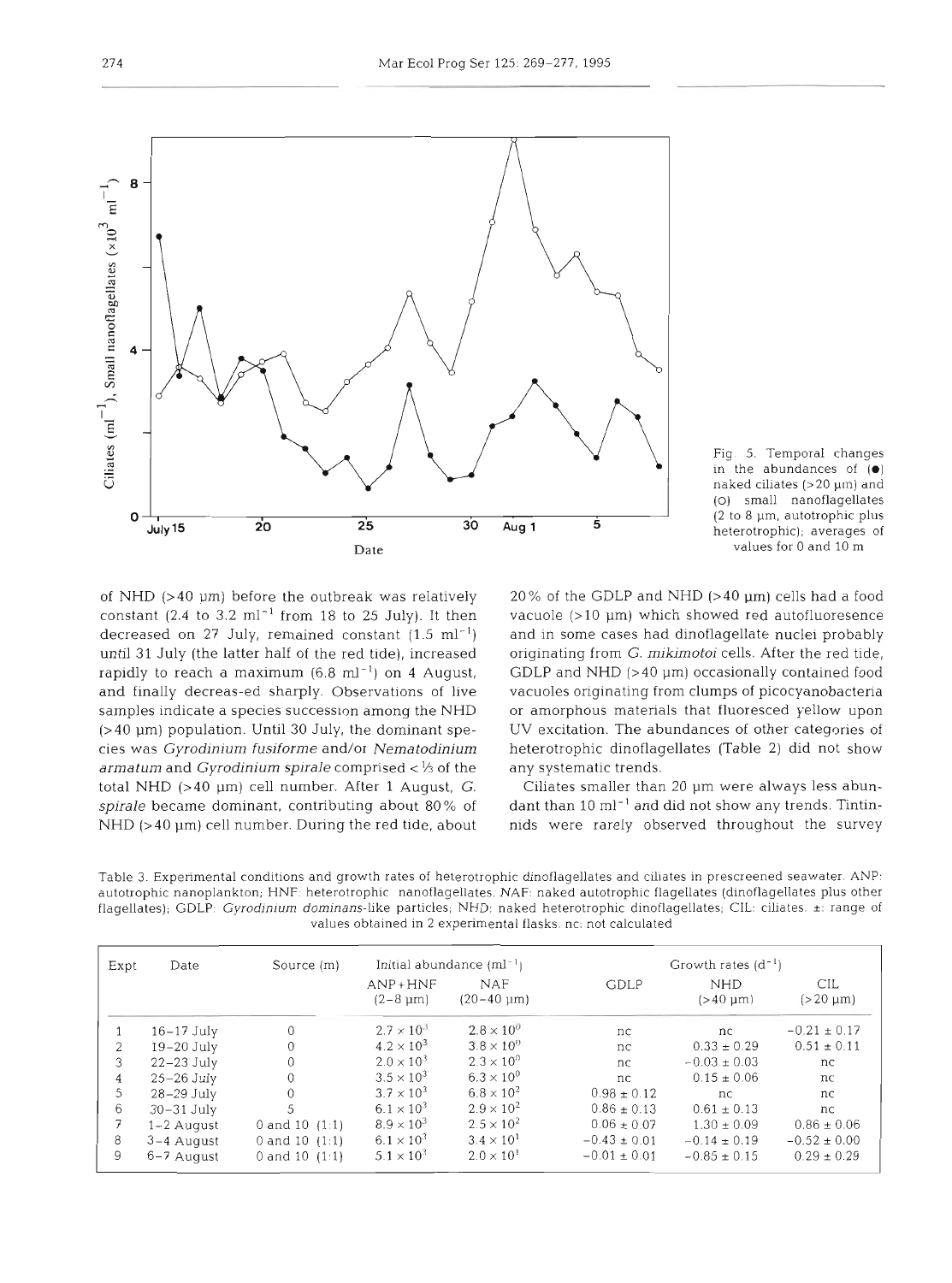period (Table 2). Among naked ciliates  $(>20 \mu m)$ , oligotrichs between 35- and 50 pm in size were most abundant (>70% by number), 60 to 90% of which were heterotrophic. Throughout the red tide, ciliate cells with food vacuoles  $(>10 \mu m)$  fluorescing red were not observed. The abundance of naked ciliates  $(>20 \mu m)$ changed in phase with that of  $2$  to  $8 \mu m$  small flagellates (autotrophic and heterotrophic) from 25 July to 5 August (Fig.  $5; r = 0.67$ ).

During the red tide, the growth rates of GDLP and NHD larger than  $40 \mu m$  in the prescreened seawater ( $<$  50 µm) were high (Table 3; >0.6 d<sup>-1</sup>, except for GDLP in Expt 7). Before the red tide outbreak (15 to 25 July) and after its disappearance (3 to 8 August), the growth rates of GDLP and NHD (>40 pm) were low  $( $0.33 \, d^{-1}$ )$  and negative values were often observed. Systematic trends between the growth rates of ciliates  $(>20 \mu m)$  and the abundance of small flagellates (2 to 8 pm) were not observed.

#### DISCUSSION

The present study provides the first direct measurements of population development and the growth rates of natural populations of heterotrophic dinoflagellates throughout the initiation, development and decline of a red tide. Our results strongly suggest that *Gyrodinium dominans* and *G. spirale* grew rapidly by ingesting *Gymnodinium mikimotoi* and that these heterotrophic dinoflagellates play important roles in the disappearance of red tides.

Although a buildup of *Gymnodinjum mikimotoi* was observed on 22 July in a small fishing port, at our sampling station the red tide occurred suddenly on 26 July. Since strong easterly winds blew continuously from 24 to 26 July, one might consider that the red tide was due to advection. However, the abundance of *G. mikimotoi*  east of the Ie-shima Islands (samples taken at 6 stations on 25 July from 0 and 5 m below the surface and 1 m above the bottom) was below 30 ml<sup>-1</sup> (except 210 ml<sup>-1</sup>) at 5 m at the third most distant station, 20 km away from our station) (S. Nagai et al. pers. comm.). Thus advection alone does not seem to explain the bloom outbreak.

Our laboratory study (Nakamura et al. 1995) indicates that, when fed *Heterocapsa triquetra* (ESD <sup>=</sup> 15.3 pm; comparable to *Gymnodinium mikimotoi),* the growth rate of *Gyrodinium dominans* reached a maximum (0.8  $d^{-1}$ ) at the prey level of 400 ml<sup>-1</sup>, was about 60% of the maximum at 100 ml<sup> $-1$ </sup>, and negative below 40 ml-l. These results are consistent with those of our field experiments (Table 3): the growth rates of GDLP showed high values (except for Expt 7) during the red tide and became negative after the disappearance of the red tide. Thus, based on the results of our laboratory and field experiments, along with the observation<br>that large food vacuoles  $(>10 \text{ }\mu\text{m})$  probably originating<br>from *G. mikimotoi* were often observed in GDLP, we<br>conclude that the population of *G. dominans* was<br>r

10<sup>3</sup> Heterocapsa triquetra cells ml<sup>-1</sup> (Hansen 1992), the growth rates of NHD (>40 µm) in this study were higher than 0.6 d<sup>-1</sup> when the abundance of *Gymnodinium mikimotoi* was (2-3) × 10<sup>2</sup> ml<sup>-1</sup> (Table 3); moreover

cells during the red tide.<br>
Since ciliates are considered potential competitors of<br>
heterotrophic dinoflagellates (cf. Lessard 1991), the<br>
biomasses of the 2 groups were compared (Fig. 6). The<br>
biomasses of ciliates was m

cannot utilize small flagellates effectively (Nakamura et al. 1995). These results suggest that the ciliates could not utilize  $G$ . *mikimotoi* as a food, fed on other food sources (probably small nanoflagellates), and di

In order to assess whether ingestion by heterotrophic<br>dinoflagellates contributed significantly to the disap-<br>pearance of the red tide, the impact of *Gyrodinium*<br>dominans and *G. spirale* grazing on *Gymnodinium*<br>mikimot *Heterocapsa triquetra* (Nakamura et al. 1995) are applicable to natural populations and (3) the biovolume specific ingestion rates of *G. spirale* (vol =  $12\,000 \, \text{µm}^3$ ) are the same as those of *G. dominans* (vol =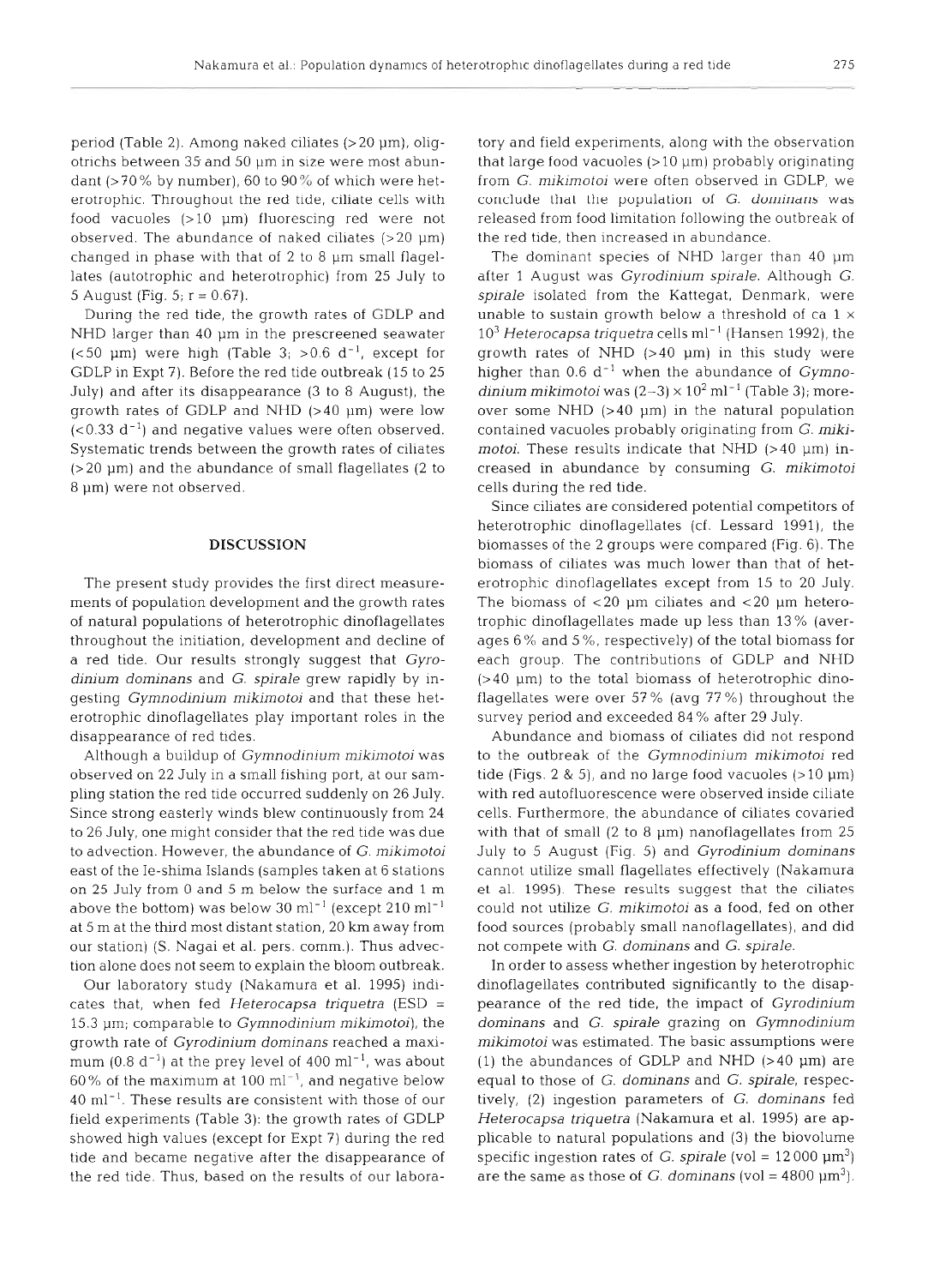

Fig. 6. Temporal changes in the biomasses of (0) naked heterotrophic dinoflagellates (NHD) and **(a)** naked ciliates; averages of values for 0 and 10 m. Cell volumes of each were estimated to be: 300  $\mu$ m<sup>3</sup> for NHD <20  $\mu$ m, 4800 pm3 for NHD 20 to 40  $\mu$ m, 12000  $\mu$ m<sup>3</sup> for NHD  $>40$  µm, 850 µm<sup>3</sup> for ciliates  $<$  20  $\mu$ m, and 16000  $\mu$ m<sup>3</sup> for ciliates >20 pm. A carbon/ volume conversion factor of 0.1 pg  $C$   $\mu$ m<sup>-3</sup> was also assumed for all taxa

was calculated by the efficiency of carbon flow from the primary produc-

$$
GI = I_{\text{max}} (N_{\text{GD}} + 2.5 N_{\text{GS}})/(K + N_{\text{prey}}),
$$

where  $I_{\text{max}}$  is the maximum ingestion rate for *G. domi*- dinoflagellates. *nans* (19.7 prey predator<sup>-1</sup> d<sup>-1</sup>), *K* is the half saturation<br>constant (820 ml<sup>-1</sup>), *N<sub>1</sub>*, *N<sub>12</sub>*, *N<sub>12</sub>*, are the initial Acknowledgements. We thank Dr S. Nagai for making his constant (820 ml<sup>-1</sup>),  $N_{\text{prey}}$ ,  $N_{\text{GD}}$ ,  $N_{\text{GD}}$ ,  $N_{\text{GD}}$ , are the initial constant abundances of naked autotrophic flagellates (20 to field data available, Dr R. Weisburd for his constructive comments and lingui NHD (>40 µm), respectively. The heterotrophic dino- supported by Grant-in-Aid No. 05640720 from the Scientific<br>flagellate grazing impact was relatively low (16 to 28% Research Fund of the Ministry of Education, Science and flagellate grazing impact was relatively low (16 to 28 % Research Fund of the Minister of the Minister and Cul $d^{-1}$ ) during the first half of the outbreak (26 to 29 July). It then increased to reach a maximum on 1 August (55% d-l). At this time the G. *mikimotoi* cells looked LITERATURE CITED unhealthy and inactive, probably due to nutrient<br>
Hansen PJ (1991) Quantitative importance and trophic role of depletion (Ichimi et al. unpubl.), and low growth rates of *G. mikimotoi* (ca  $0 \, d^{-1}$ ) were expected. Thus it is probable that along with the descent of senescent G. Hansen PJ (1992) Prey size selection, feeding rates and *mikimotoi* cells to the bottom, ingestion by NHD contributed significantly to the rapid decrease in the red tide populations from 1 to 2 August.

In conclusion, the naked heterotrophic dinoflagellates *Gyrodinium dominans* and *G. spirale* were released from food limitation following the outbreak of a *Gymnodiniurn mikimotoi* red tide. The naked heterotrophic dinoflagellate populations then rapidly increased and probably contributed to the disappearance of the red tide. On the other hand, ciliates did not respond to the red tide and did not seem to compete<br>Lessard EJ (1991) The trophic role of heterotrophic dinoflawith the heterotrophic dinoflagellates. The notion that heterotrophic dinoflagellates control the fate of pri-

The grazing impact  $(GI; d^{-1})$  by these 2 dinoflagellates mary producers of comparable size also suggests that ers to larger consumers in higher trophic levels (such as copepods) is reduced by the activity of heterotrophic

Kobayashi for supporting the field sampling. This study was<br>supported by Grant-in-Aid No. 05640720 from the Scientific

- 
- sen PJ (1991) Quantitative importance and trophic role of<br>eterotrophic dinoflagellates in a coastal pelagial food<br>web. Mar Ecol Prog Ser 73:253–261<br>sen PJ (1992) Prey size selection, feeding rates and<br>rrowth dynamics of he
- 
- 
- 
-